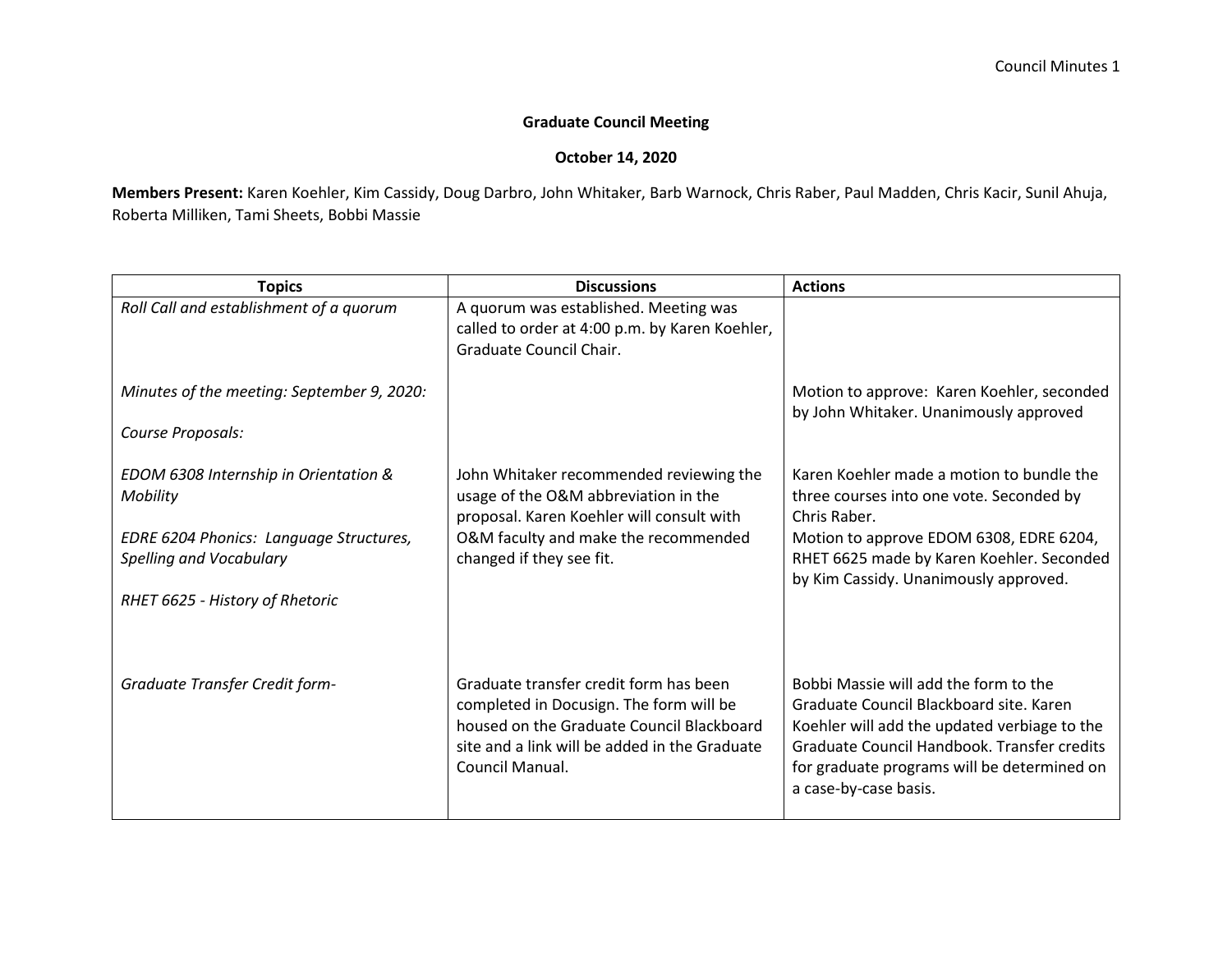| Graduate Assistance evaluation form                                | Graduate Council members were not given<br>adequate time to review the new graduate<br>evaluation form. Barb Warnock will resend<br>the form to graduate council members.<br>Council members will review and suggest any<br>needed changes. The eval form will be<br>completed by the November GC meeting.                                                                                                                                                                                                        | Graduate Assistance evaluation form will be<br>tabled until the November meeting.                                                                                                                                 |
|--------------------------------------------------------------------|-------------------------------------------------------------------------------------------------------------------------------------------------------------------------------------------------------------------------------------------------------------------------------------------------------------------------------------------------------------------------------------------------------------------------------------------------------------------------------------------------------------------|-------------------------------------------------------------------------------------------------------------------------------------------------------------------------------------------------------------------|
| Graduate Faculty Doctoral program faculty<br>members- Barb Warnock | Discussion regarding faculty qualifications for<br>graduate programs. Barb Warnock shared<br>that she has received questions about<br>qualifications of graduate faculty. ACOTE<br>standards allow for 50% of the faculty to<br>have master's degree.<br>Discussion continued between Chris Kacir,<br>Barb Warnock and Provost, Sunil Ahuja<br>regarding alternative qualifications for faculty<br>that are in the process of completing a<br>doctoral program, but are currently teaching<br>within the program. | Tested experience must be present in<br>personnel files for doctoral program faculty<br>whom have not yet completed their doctoral<br>degree. Further discussion will take place<br>between Barb and Chris Kacir. |
| <b>Additional items:</b>                                           | Chris Kacir shared updates from the<br>Chancellor's office. The Chancellor and his<br>staff are interested in attending meetings or<br>receiving information in regards to current<br>research. Broad research topics have the<br>opportunity to receive funding for their<br>project                                                                                                                                                                                                                             | If anyone, including GC members, has<br>anything they would like to share, they can<br>send the research topics to Chris Kacir. In<br>addition, he will share it with the Chancellor.                             |